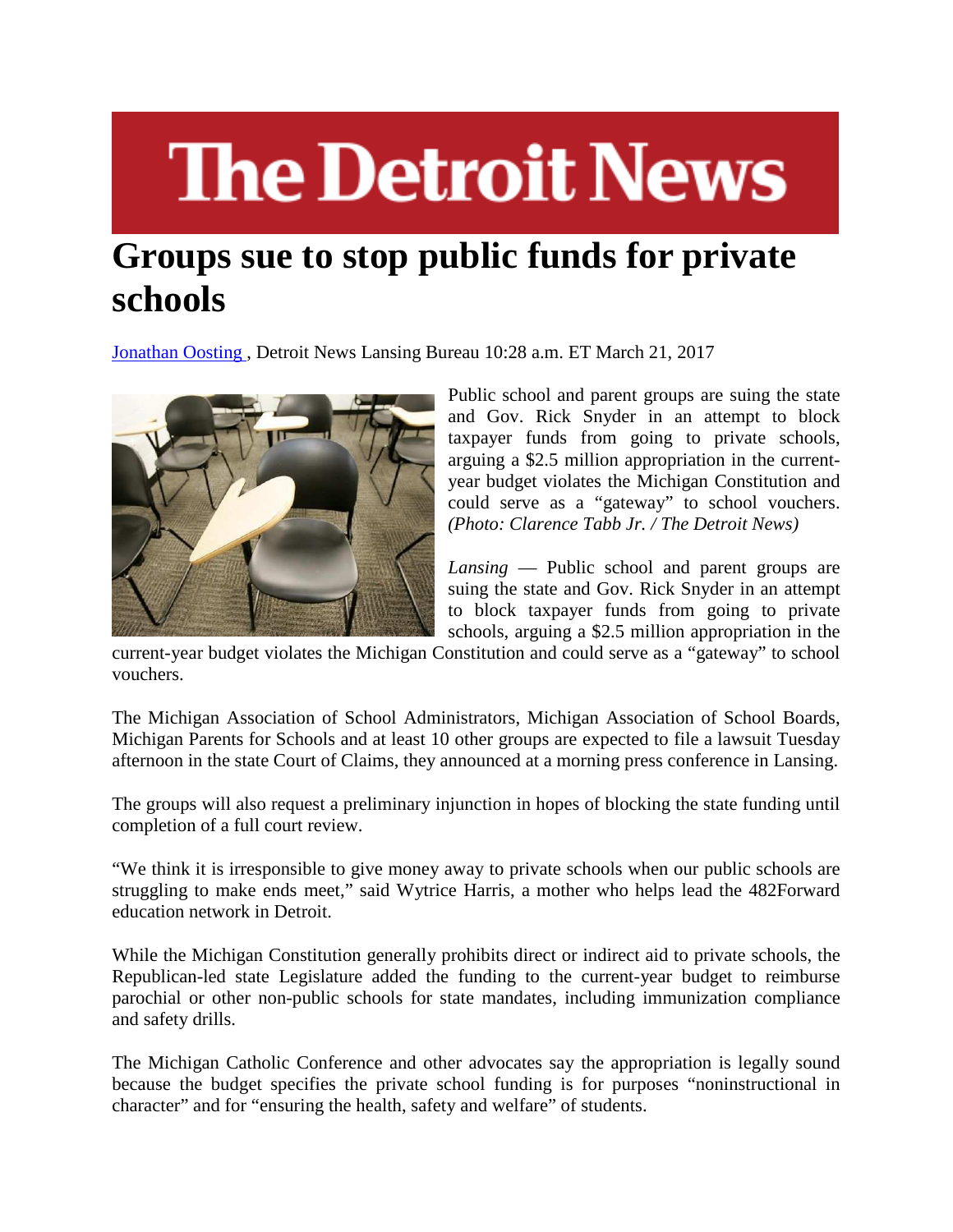Snyder signed the budget in June but subsequently asked the Michigan Supreme Court for an advisory opinion on the constitutionality of the spending plan. The state's highest court decided against weighing in, leaving the door open for a legal challenge.

The governor's office declined comment Tuesday.

While the \$2.5 million appropriation for private schools is a relatively small portion of the \$16 billion education budget, critics fear it could set a precedent allowing legislators to redirect more funding in future years.

"The public has overwhelmingly rejected the use of public dollars for private schools," said Michigan Association of School Administrators executive director Chris Wigent, referencing a 2000 ballot proposal that would have created a voucher system allowing public dollars to follow students to any type of school.

Nearly 70 percent of voters opposed the ballot measure, which was supported at the time by current U.S. Secretary of Education Betsy DeVos.

"Giving \$2.5 million to private schools in this way is a backdoor voucher and will allow for other, more questionable use of public funds in the future," Wigent said.

The Michigan Constitution bans any direct or indirect "payment, credit, tax benefit, exemption or deductions, tuition voucher, subsidy, grant or loan of public monies" to non-public schools. It specifies that state funds can be used to provide transportation to a school of any kind but has usually been interpreted to block state support for educational services at private schools.

Supporters argue the funding is constitutional because it is not intended to fund actual classroom education. Instead, it's intended to help private schools cover costs associated with dozens of state mandates identified in a 2014 report prepared by the Michigan Department of Education.

"We believe that regardless of where a child attends school, they should be education in an environment that's healthy and safe — and that applies to every student in Michigan," said David Maluchnik of the Michigan Catholic Conference.

"We don't believe (the appropriation) has anything to do with curriculum or instruction or promotion of any religious curriculum, which the obviously the constitution does address."

The Michigan Department of Education has finalized forms for private schools to request reimbursement but hasn't spent any of the money yet. Because it's a reimbursement system, "we won't be getting any requests from that account until after the end of the school year," said spokesman Martin Ackley.

Jeff Donahue, an attorney representing public school groups in the new suit, said the form outlines potential reimbursement for "stuff related directly to education," including costs associated with releasing student information to parents, meeting requirements to use noncertified teachers and certifying school counselors.